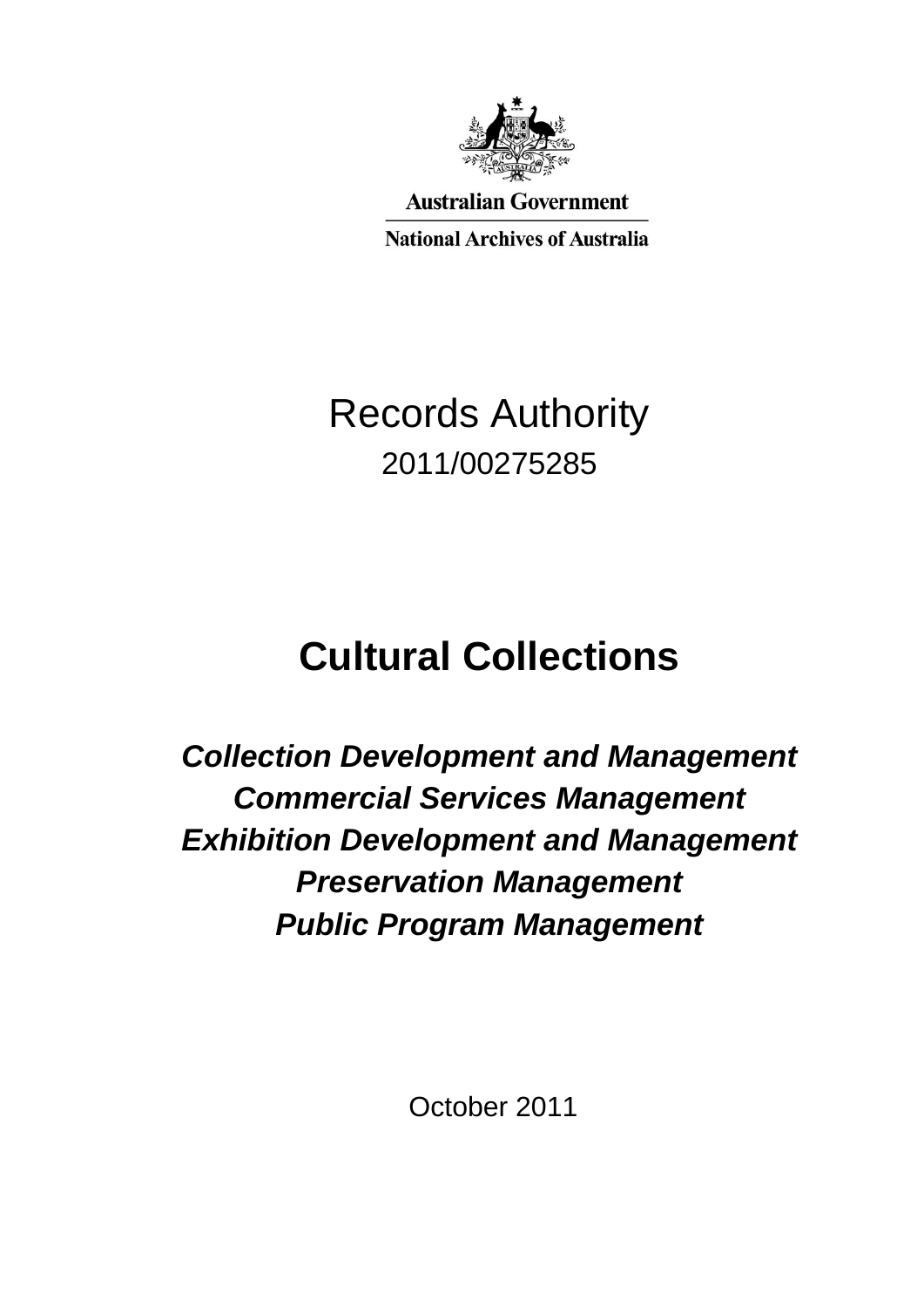### **CONTENTS**

| <b>INTRODUCTION</b>                                                                                                                     | 3  |
|-----------------------------------------------------------------------------------------------------------------------------------------|----|
| <b>APPLICATION OF THIS AUTHORITY</b>                                                                                                    | 3  |
| <b>CONTACT INFORMATION</b>                                                                                                              | 4  |
| AUTHORISATION                                                                                                                           | 5  |
| <b>CLASSES</b><br><u> 1980 - Johann Stoff, deutscher Stoff, der Stoff, der Stoff, der Stoff, der Stoff, der Stoff, der Stoff, der S</u> | 6  |
| <b>COLLECTION DEVELOPMENT AND MANAGEMENT</b>                                                                                            | 6  |
| <b>COMMERCIAL SERVICES MANAGEMENT</b>                                                                                                   | 9  |
| <b>EXHIBITION DEVELOPMENT AND MANAGEMENT</b>                                                                                            | 12 |
|                                                                                                                                         |    |
| <b>PRESERVATION MANAGEMENT</b>                                                                                                          | 15 |

© Commonwealth of Australia 2011

 This work is copyright. Apart from any use as permitted under the *Copyright Act 1968,* no part may be reproduced by any process without prior written permission from the National Archives of Australia. Requests and inquiries concerning reproduction and rights should be directed to the Publications Manager, National Archives of Australia, PO Box 7425, Canberra Mail Centre ACT 2610, Australia.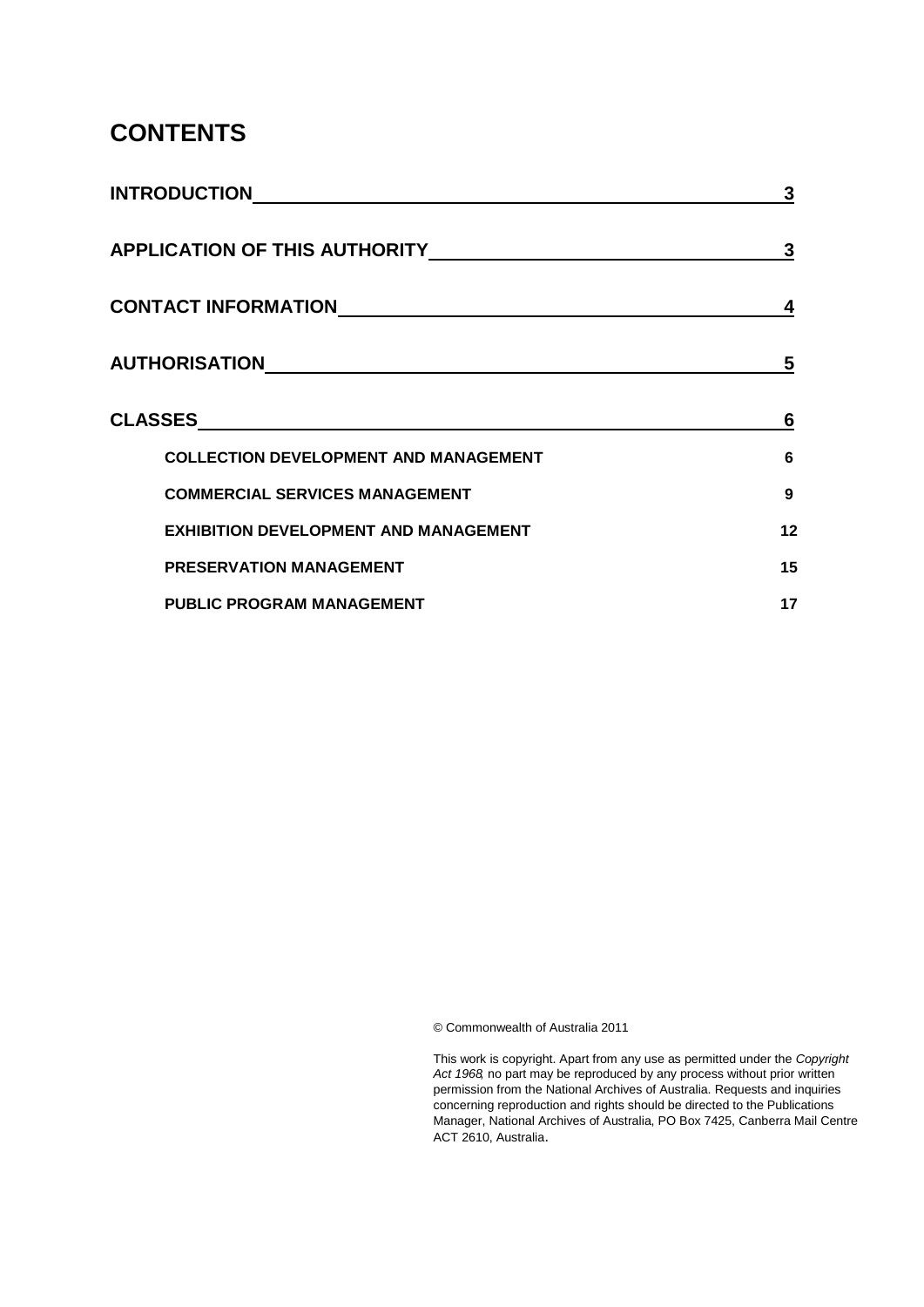### **INTRODUCTION**

 The National Archives of Australia has developed this Records Authority in consultation with the cultural collecting institutions named on the authorisation page of this authority to set out the requirements for keeping or destroying records for the core business areas of Collection Development and Management, Commercial Services Management, Exhibition Development and Management, Preservation Management and Public Program Management.

 This Authority is based on the identification and analysis of the business of managing and developing cultural collections. It takes into account legal and organisational requirements and the interests of agencies, stakeholders and the Archives.

 the minimum length of time that temporary records need to be kept. This Authority gives those temporary records described after the minimum retention period has expired. Retention periods organisational accountability requirements; and community expectations. The Authority sets out those records that need to be retained as national archives and specifies agencies to whom it is issued permission under the *Archives Act 1983*, for the destruction of the for these temporary records are based on: an assessment of business needs; broader

As changes in circumstances may affect future records management requirements, the periodic review of this Authority is recommended. All amendments must be approved by the National Archives.

### **APPLICATION OF THIS AUTHORITY**

- 1. This Authority supersedes National Gallery of Australia RDA 730 (1991) and National Library of Australia RDA 1237 (1996). These Authorities cannot be used to sentence records after the date of issue of this Authority.
- 2. This Authority does not cover collection items. Items in the collection that are Commonwealth records are subject to the *Archives Act 1983.*
- 3. *The* Authority is issued to several agencies with a responsibility for managing cultural collections. Other agencies that manage cultural collections can apply to the Archives to use  the Authority. Note: *Small Collection Management* (GRA 32) is a streamlined version of the Cultural Collections Authority and is intended for agencies with small or incidental collections.
- 4. This Authority is to be used to sentence records. Sentencing involves the examination of enables sentencers to determine how long records need to be kept. Advice on sentencing is available from the National Archives. records in order to identify the individual disposal class to which they belong. This process
- 5. This Authority should be used in conjunction with general records authorities such as:
	- the Administrative Functions Disposal Authority (AFDA) and/or AFDA Express issued by the National Archives to cover business processes and records common to Australian Government agencies;
	- encrypted records; and
	- source records that have been copied.
- 6. The Normal Administrative Practice (NAP) provision of the *Archives Act 1983* gives agencies permission to destroy certain records without formal authorisation. This usually occurs where records are duplicated, facilitative or for short-term use only. NAP does not replace arrangements agreed to in this Authority but can be used as a tool to assist in identifying AFDA and AFDA Express. The National Archives recommends that agencies develop and records as a normal administrative practice and on how to develop an agency NAP policy are records for destruction together with an agency's Records Authority or Authorities, and with implement a Normal Administrative Practice policy. Advice and guidance on destroying available from the National Archives' website at **[www.naa.gov.au](http://www.naa.gov.au/)**
- 7. Where the method of recording information changes (for example from a manual system to an electronic system, or when information is migrated from one system to a new system) this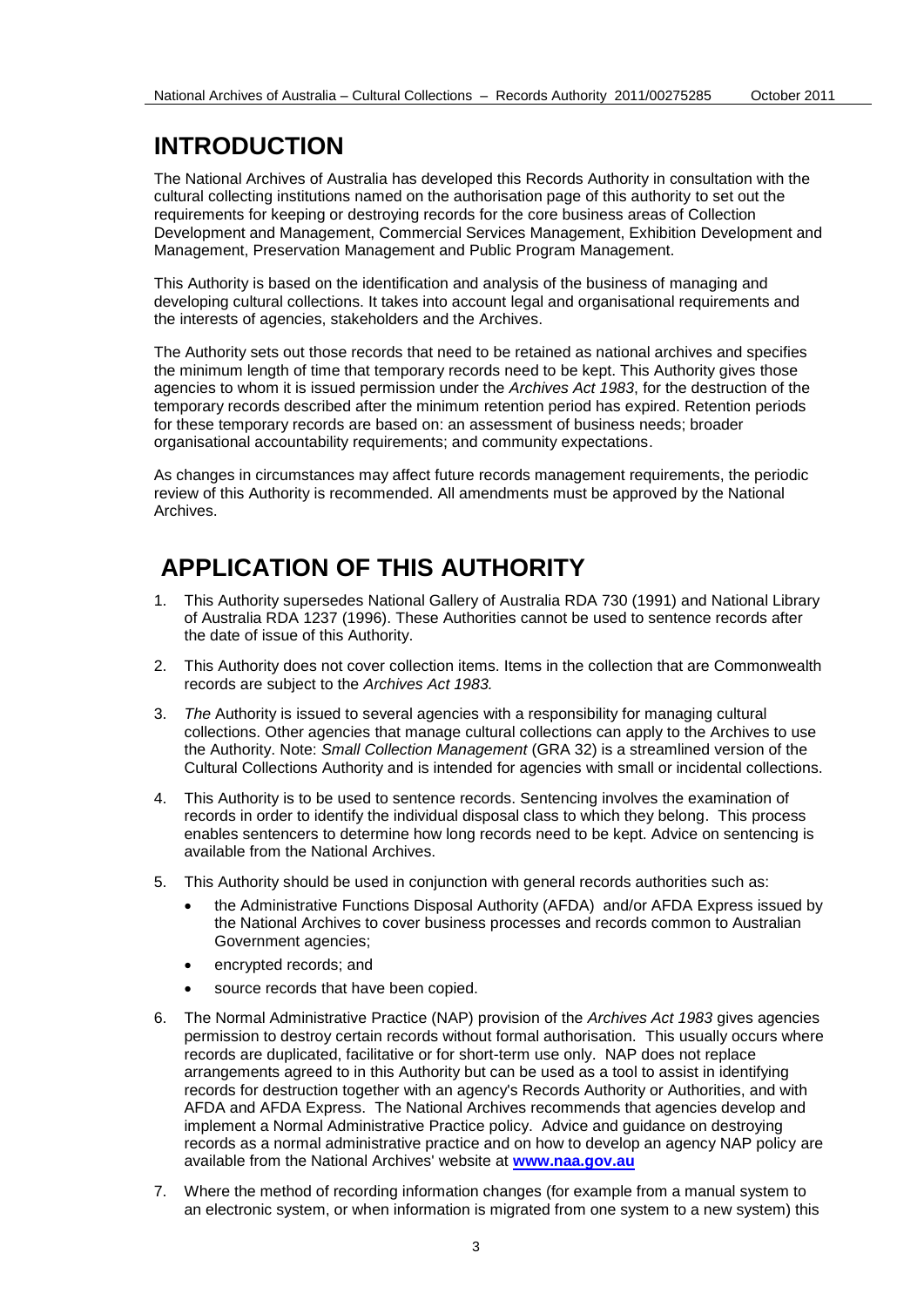the periods prescribed in this Records Authority or until the information is transferred into the custody of the National Archives. Authority can still be applied, providing the records document the same core business. The information must be accessible for the period of time prescribed in this Authority. Agencies will need to maintain continuing access to the information, including digital information, for

- without further reference to the National Archives. Where an agency believes that its not adequate, it should contact the National Archives for review of the retention period. 8. In general, retention requirements indicate a minimum period for retention. An agency may extend minimum retention periods if it considers that there is an administrative need to do so, accountability will be substantially compromised because a retention period or periods are
- 9. From time to time the National Archives will place a freeze on some groups of records relating to a particular topic or event which has gained prominence or provokes controversy. Further information about disposal freezes and whether they affect the application of this While the freeze is in place no records relating to the topic or event may be destroyed. Authority is available from the National Archives website at **[www.naa.gov.au](http://www.naa.gov.au/)**
- 10. Records which relate to any current or pending legal action, or are subject to a request for action has been completed. access under the *Archives Act 1983* or any other relevant Act must not be destroyed until the
- accessible over time. Under Section 31 of the *Archives Act 1983*, access arrangements are 11. Records in the care of agencies should be appropriately stored, managed and preserved. Agencies need to meet this obligation to ensure that the records remain authentic and required for records that become available for public access including those records that remain in agency custody.
- designated as national archives. 12. Appropriate arrangements should be made with the National Archives when records are to be transferred into custody. The National Archives accepts for transfer only those records
- 13. Advice on how to use this Authority is available from your agency's records manager. If there National Archives. are problems with the application of the Authority that cannot be resolved, please contact the

### **CONTACT INFORMATION**

 For assistance with this Authority or for advice on other records management matters, please contact National Archives' Agency Service Centre.

Canberra Mail Centre ACT 2610 Queen Victoria Terrace Tel: (02) 6212 3610 Parkes ACT 2600 Fax: (02) 6212 3989<br>PO Box 7425 Fax: Email: record keepin

 PO Box 7425 Email: **[recordkeeping@naa.gov.au](mailto:recordkeeping@naa.gov.au)** Website: **www.naa.gov.au**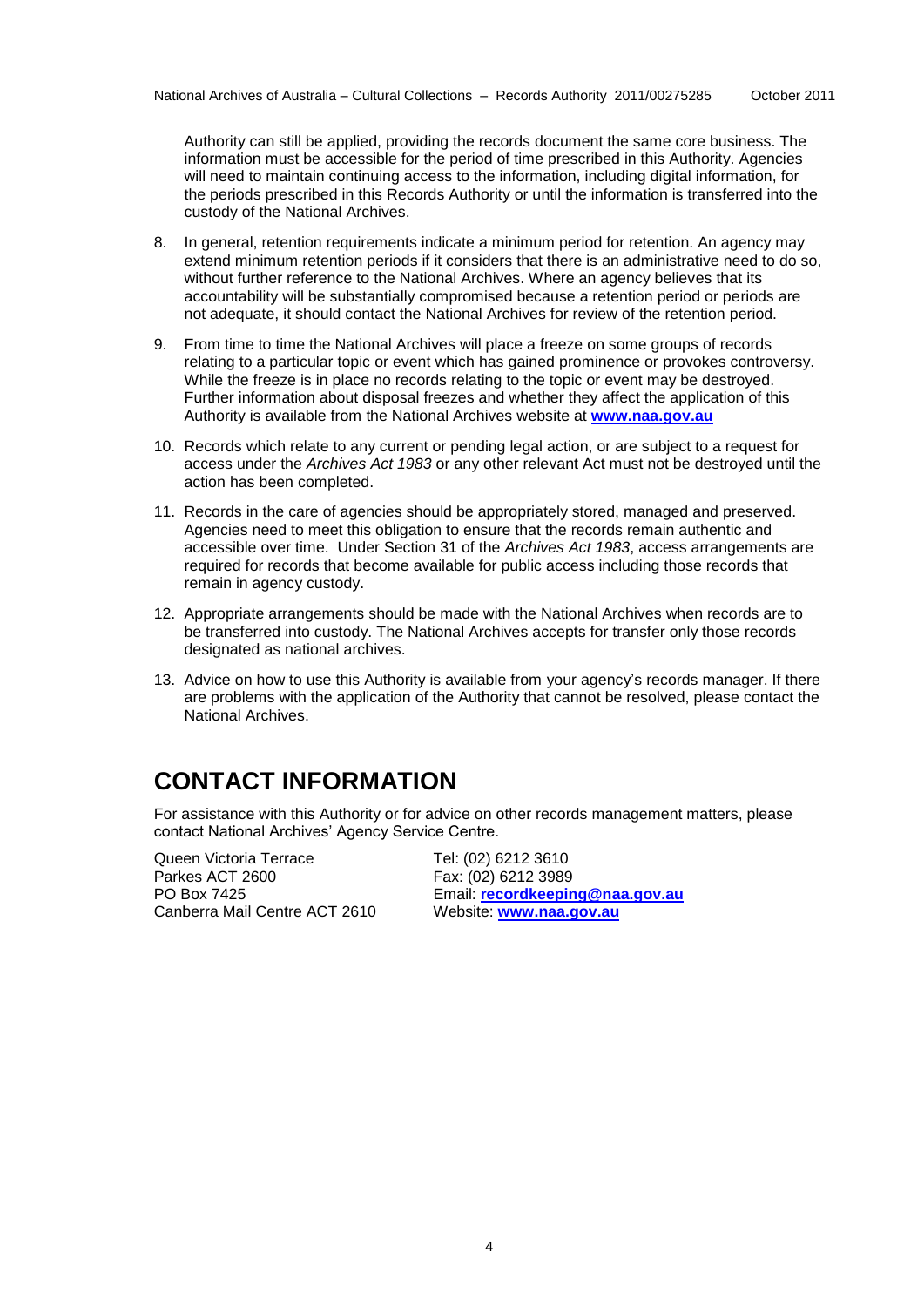### **AUTHORISATION**

#### **RECORDS AUTHORITY 2011/00275285**

**Person to whom notice of** Heads of Commonwealth institutions responsible for<br> **Person to whom notice of antitural collections of:**<br>
Australian Institute of Aboriginal and Torres Strait Australian Institute of Aboriginal and Torres Strait Islander Studies; National Gallery of Australia; National Library of Australia; National Portrait Gallery; Reserve Bank of Australia; and other institutions to whom the Archives subsequently issues this Authority.

| <b>Purpose:</b>     | Authorises arrangements for the disposal of records in accordance<br>with Section 24(2)(b) of the Archives Act 1983                                                                                                  |
|---------------------|----------------------------------------------------------------------------------------------------------------------------------------------------------------------------------------------------------------------|
|                     |                                                                                                                                                                                                                      |
| <b>Application:</b> | All core business records relating to:<br>Collection Development and Management, Commercial Services<br>Management, Exhibition Development and Management,<br>Preservation Management and Public Program Management. |
|                     |                                                                                                                                                                                                                      |

This authority gives permission for the destruction, retention or transfer to the National Archives of Australia of the records described. This authority will apply only with the consent of the agency currently responsible for the business documented in the records described.

**Authorising Officer Date of issue: Date of issue:** 

mar

Margaret Chalker Assistant Director-General Government Information Management National Archives of Australia

25 Colobu 2011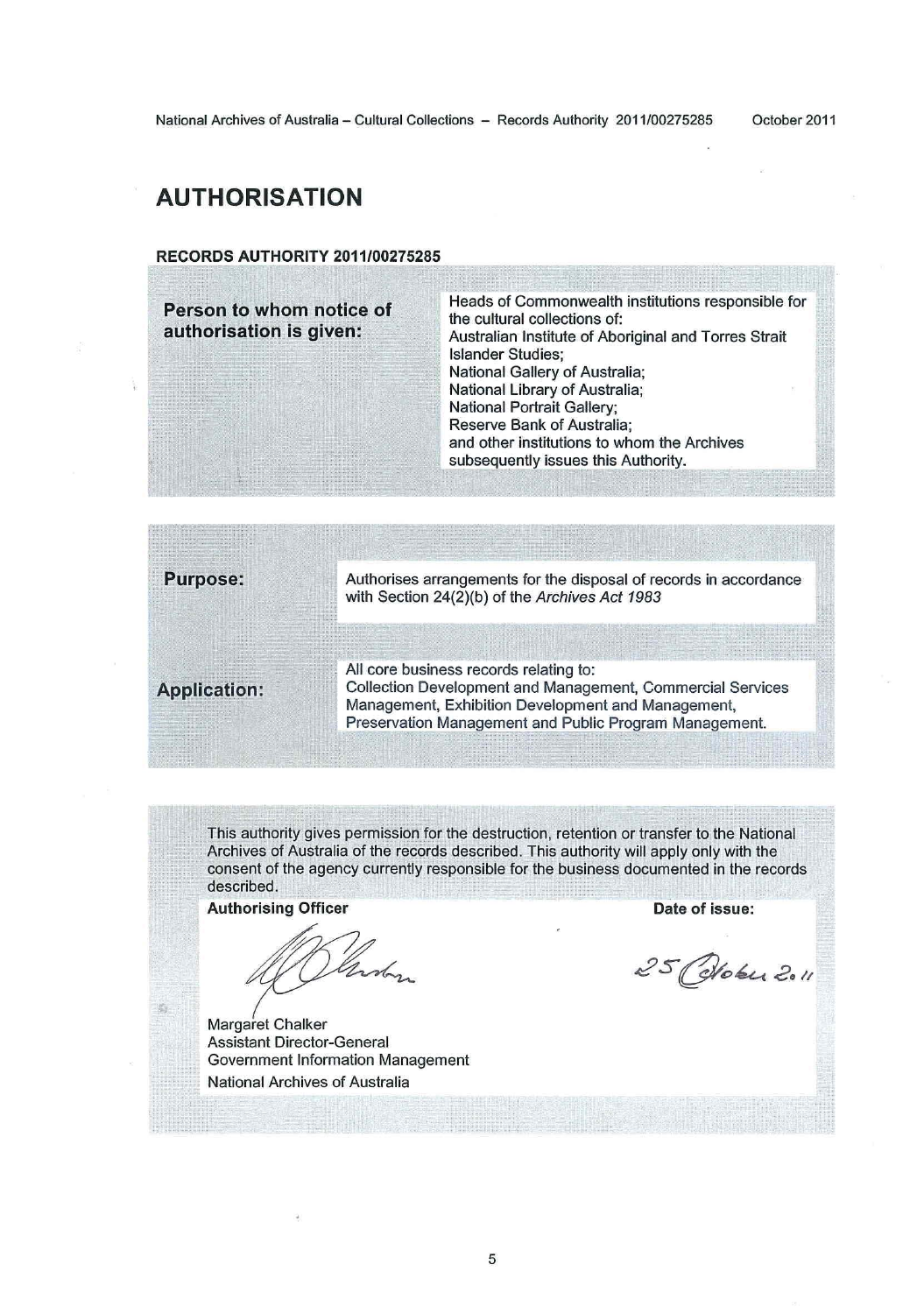### **COLLECTION DEVELOPMENT AND MANAGEMENT**

 systems. Also includes selecting, purchasing, receiving through donation and commissioning collection items, accessioning activities. Excludes preservation activities. The core business of managing the acquisition and control of collection items. Includes building frameworks for acquiring and managing items such as developing policies, procedures and establishing intellectual control researching, registering, cataloguing and documenting items brought into the collection and managing digitisation programs to support access. Covers managing a public reference service to the collection and de-

Activities undertaken to develop *collection development management frameworks* include:

- developing policies and procedures;
- developing long term strategic plans;
- developing control mechanisms for managing the collection (eg registration, accessioning and catalogue systems); and
- reviewing, evaluating and reporting on the overall performance of the core business.

#### Activities undertaken to *acquire collection items* include:

- identifying items for purchase or commissioning;
- **•** receiving donations, transfers, commissioning or purchasing items;
- acknowledging receipt of items;
- researching provenance;
- assessing significance and relevance of items against the collection policy;
- valuing items;
- managing incentive programs (eg Cultural Gifts Program);
- preparing submissions to support a major acquisition;
- preparing justification reports;
- returning material assessed as unsuitable; and
- transferring ownership including intellectual property rights.

Activities undertaken to *manage collection* items include:

- accessioning, registering, cataloguing items into the collection;
- updating the history of items in the collection (eg damage to items from security breaches);
- labelling and storing items;
- complying with regulatory requirements (eg obtaining permits, licences relating to some collection items);
- undertaking stocktakes or surveys;
- undertaking digitisation programs;
- providing a special reference/access service to collection items;
- reproducing copies of collection items for reference purposes;
- managing intellectual property rights issues;
- valuing collections; and
- undertaking de-accessioning activities (eg by transfer, gift, exchange, sale).
- *General activities* include:
- preparing and presenting addresses;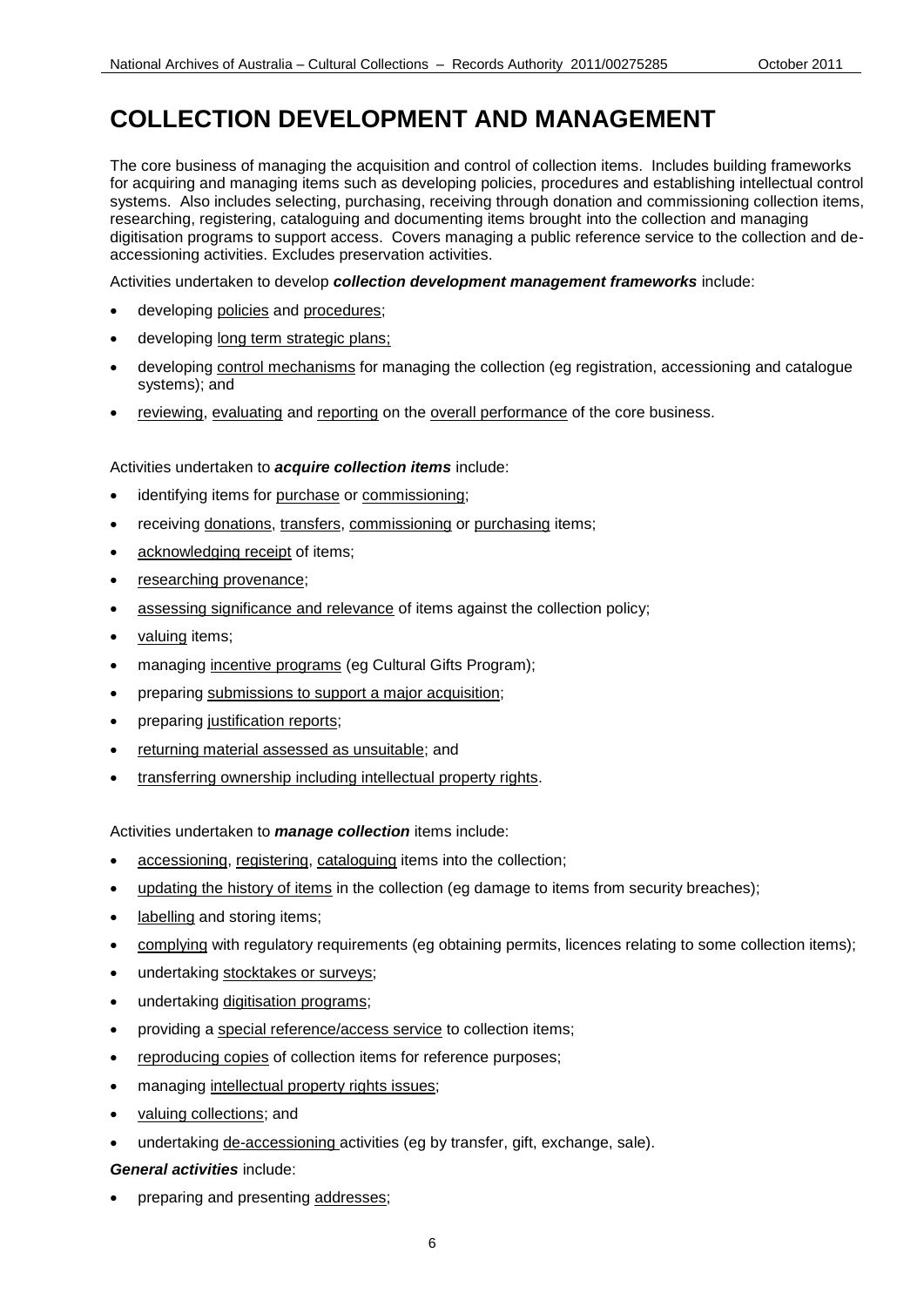## **COLLECTION DEVELOPMENT AND MANAGEMENT**

- providing and receiving advice;
- auditing;
- managing committees and meetings;
- attending conferences;
- delegating powers and authorising actions;
- planning;
- **•** reporting, evaluating and reviewing; and
- managing risks.

 *and meetings of the Australian Registrars Committee to cooperate on registration and collection management practices, use AFDA/AFDA Express – GOVERNMENT RELATIONS. For meetings of heads of cultural institutions to develop strategic approaches to national collection activities,* 

*For governing boards, use GOVERNING BODIES.*

*For advisory councils, use ADVISORY BODIES.* 

*For restoration, preservation and conservation of collection items, use PRESERVATION MANAGEMENT.*

*For the selection and use of collection items in exhibitions, including loans, use EXHIBITION DEVELOPMENT & MANAGEMENT.*

 *MANAGEMENT. For raising donations or sponsorship to acquire collection items, use COMMERCIAL SERVICES*

*For reproducing collection items for commercial purposes, use COMMERCIAL SERVICES MANAGEMENT.*

 *For the publication of articles and books using collection material written by agency staff, use AFDA/AFDA EXPRESS – PUBLICATION.* 

 *For placing digitised collection items on the agency's website, use AFDA/AFDA EXPRESS – PUBLICATON.*

 *For the handling of collection material considered hazardous, use AFDA/AFDA EXPRESS – OCCUPATIONAL HEALTH & SAFETY.* 

 *For managing library material held in research libraries of collection institutions, use AFDA/AFDA EXPRESS – INFORMATION MANAGEMENT.*

| Class no | <b>Description of records</b>                                                                                                                         | <b>Disposal</b><br>action |
|----------|-------------------------------------------------------------------------------------------------------------------------------------------------------|---------------------------|
| 28889    | The following significant framework records which guide and direct the<br>overall management of the core business:                                    | Retain as<br>national     |
|          | policies (eg acquisition, de-accessioning, digitisation, registration or<br>$\bullet$<br>cataloguing policies; subject thesauri);                     | archives                  |
|          | long term strategic planning documents;<br>٠                                                                                                          |                           |
|          | core business evaluations, reviews and reports resulting in changes to<br>framework policies and strategic planning;                                  |                           |
|          | and the following significant records of activities relating to the <b>acquisition</b> ,<br>management and control of collection items:               |                           |
|          | assessments and acquisition justifications;<br>٠                                                                                                      |                           |
|          | acquisition documents (eg negotiations, agreements, transfers of<br>٠<br>ownership, sale documents, cultural gift arrangements,<br>acknowledgements); |                           |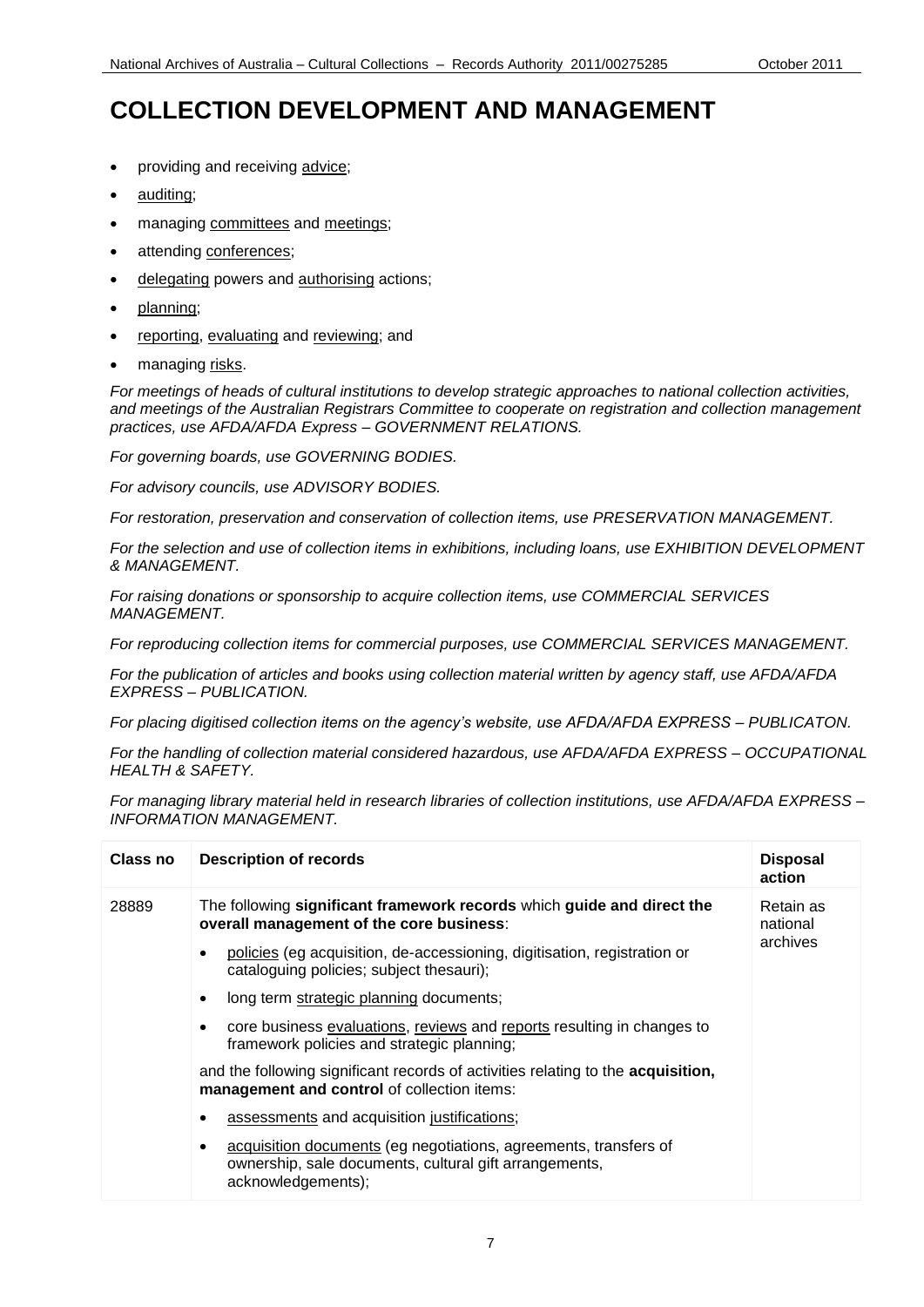### **COLLECTION DEVELOPMENT AND MANAGEMENT**

| Class no | <b>Description of records</b>                                                                                                                                                                                                                                                                                                          | <b>Disposal</b><br>action                                                                            |
|----------|----------------------------------------------------------------------------------------------------------------------------------------------------------------------------------------------------------------------------------------------------------------------------------------------------------------------------------------|------------------------------------------------------------------------------------------------------|
| (cont)   | descriptive information (eg contextual, provenance, physical details);<br>$\bullet$<br>control records (eg catalogues, acquisition registers, finding aids);<br>$\bullet$<br>deaccessioning records; and<br>$\bullet$<br>item history updates (eg records of security breaches where items are<br>$\bullet$<br>damaged).               |                                                                                                      |
| 53176    | Acquisitions that do not proceed.                                                                                                                                                                                                                                                                                                      | Destroy 15<br>years after<br>action<br>completed                                                     |
| 28893    | Records documenting collection valuations.                                                                                                                                                                                                                                                                                             | Destroy 10<br>years after<br>action<br>completed                                                     |
| 54457    | Records documenting intellectual property rights over collection items.                                                                                                                                                                                                                                                                | Destroy 7<br>years after<br>rights lapse                                                             |
| 28894    | Digitised copies of collection items.                                                                                                                                                                                                                                                                                                  | Transfer to<br>new owner<br>when item is<br>deaccession-<br>ed or destroy<br>if item is<br>destroyed |
| 28896    | Records documenting temporary access to collection items such as<br>movement records.<br>[For updating the history of collection items, use RNA Class 28889.<br>For loans of collection items for display in exhibitions hosted by other<br>organisations ie outward loans, use EXHIBITION DEVELOPMENT &<br>MANAGEMENT - Class 53178]. | Destroy 1<br>year after<br>item has<br>been<br>returned                                              |
| 28898    | Records documenting:<br>routine operational administrative tasks supporting the core business;<br>and<br>core business activities, other than those covered in classes 28889,<br>53176, 28893, 54457, 28894 and 28896.                                                                                                                 | Destroy 7<br>years after<br>action<br>completed                                                      |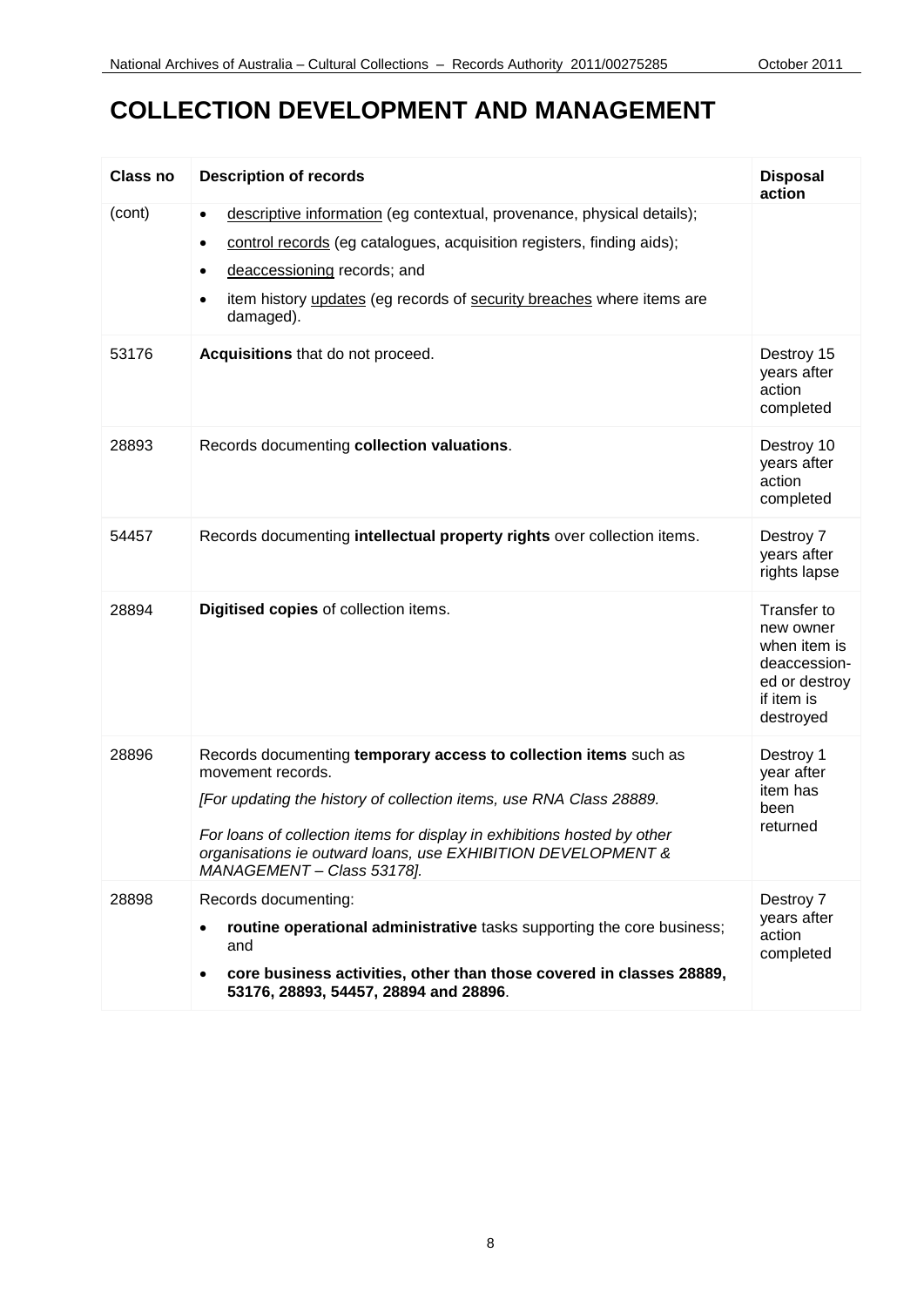### **COMMERCIAL SERVICES MANAGEMENT**

The core business of managing commercial services undertaken to increase the profile of the organisation and improve revenue generation. Includes developing policies and strategies, producing merchandise, monitoring and evaluating customer services, managing sales and controlling stock, marketing, franchising, licensing and hiring out facilities. Also includes seeking sponsorships and monetary donations. Covers both on-site and online commercial activities. Excludes the preparation of publications, but includes selling publications.

Activities undertaken in carrying out *commercial services management* include:

- **•** developing policies and strategies;
- planning;
- undertaking market and product research;
- designing merchandise;
- **e** developing products (includes reproducing collection items);
- managing intellectual property;
- setting fees and charges;
- managing retail services;
- marketing and distribution;
- facilities hire;
- managing franchising, licensing and agreements;
- collaborating and seeking partnerships;
- managing joint venture agreements;
- granting of licences;
- seeking feedback;
- undertaking surveys;
- **•** responding to enquiries about commercial products and services;
- seeking monetary donations and sponsorships; and
- stocktaking.

#### *General activities* include:

- providing and receiving advice;
- auditing;
- managing committees and meetings;
- delegating powers and authorising actions;
- managing enquiries;
- managing insurance and claims;
- developing procedures;
- reviewing, evaluating and reporting (including statistical reporting); and
- managing risks.

*For governing boards, use GOVERNING BODIES.* 

*For advisory councils, use ADVISORY BODIES.* 

 *DEVELOPMENT & MANAGEMENT. For seeking sponsorships for exhibitions and developing and managing exhibitions, use EXHIBITION*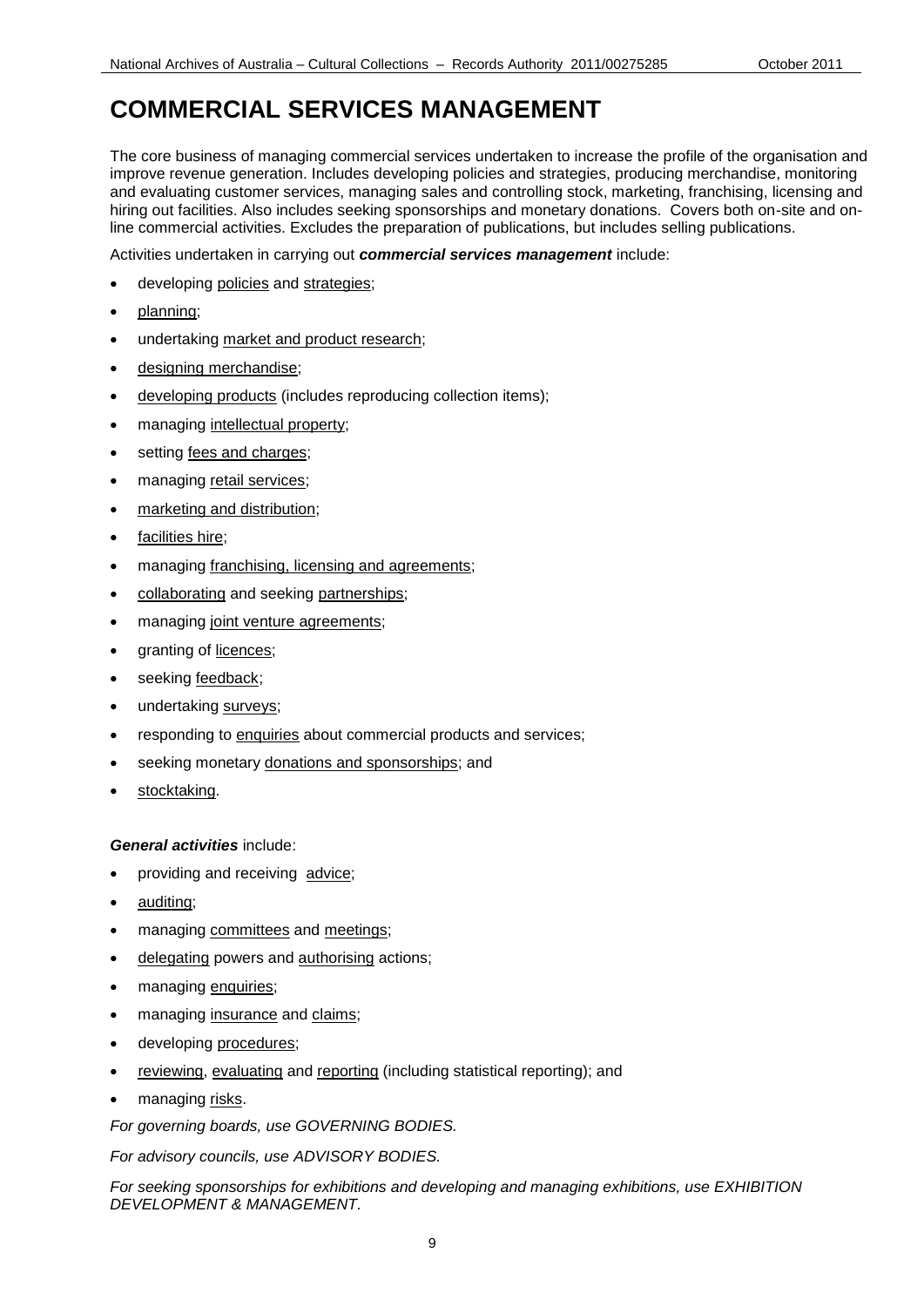### **COMMERCIAL SERVICES MANAGEMENT**

*For developing and managing public programs including Members/Friends programs, use PUBLIC PROGRAM MANAGEMENT.* 

 *Program, use COLLECTION DEVELOPMENT & MANAGEMENT. For donation of collection items, including items donated using incentive programs such as the Cultural Gifts* 

*For reproducing collection items for reference purposes, use COLLECTION DEVELOPMENT & MANAGEMENT.* 

 *For managing financial transactions associated with commercial activities, use AFDA/AFDA EXPRESS – FINANCIAL MANAGEMENT.* 

 *For producing publications for sale, use AFDA/AFDA EXPRESS – PUBLICATION.* 

 *use AFDA/AFDA EXPRESS – PROCUREMENT. For the procurement of services of consultants and contractors and goods to support commercial activities,* 

 *For legal advice on commercial services issues, including intellectual property, use AFDA/AFDA EXPRESS – LEGAL SERVICES.* 

 *For establishing on-line commercial facilities, use AFDA/AFDA EXPRESS – TECHNOLOGY & TELECOMMUNICATIONS.* 

| <b>Class no</b> | <b>Description of records</b>                                                                                                                                                                                                                                                                                                       | <b>Disposal</b><br>action                                                         |
|-----------------|-------------------------------------------------------------------------------------------------------------------------------------------------------------------------------------------------------------------------------------------------------------------------------------------------------------------------------------|-----------------------------------------------------------------------------------|
| 53177           | Sponsorship policy.                                                                                                                                                                                                                                                                                                                 | Retain as<br>national<br>archives                                                 |
| 29005           | Signed agreements and contracts under seal prior to 15 November 2005<br>and supporting records: Western Australia.<br>[For agreements and contracts not signed under seal use, COMMERCIAL<br>SERVICES - Class 29067].                                                                                                               | Destroy 21<br>years after<br>completion<br>or other<br>termination<br>of contract |
| 29006           | Signed agreements and contracts under seal and supporting records:<br>Victoria and South Australia.<br>[For agreements and contracts not signed under seal use, COMMERCIAL<br>SERVICES - Class 29067].                                                                                                                              | Destroy 15<br>years after<br>completion<br>or other<br>termination<br>of contract |
| 29060           | Signed agreements and contracts under seal and supporting records: New<br>South Wales, Western Australia (from 15 November 2005), Queensland,<br>Australian Capital Territory, Northern Territory and Tasmania.<br>[For contracts and agreements not signed under seal use, COMMERCIAL<br>SERVICES - Class 29067].                  | Destroy 12<br>years after<br>completion<br>or other<br>termination<br>of contract |
| 29062           | Commercial services records which guide and direct the overall<br>management of the core business:<br>policies not covered in Class 53177 (eg setting the scope of services,<br>product development, monetary donations management, advertising,<br>pricing); and<br>reports and evaluations of commercial activities.<br>$\bullet$ | Destroy 10<br>years after<br>action<br>completed                                  |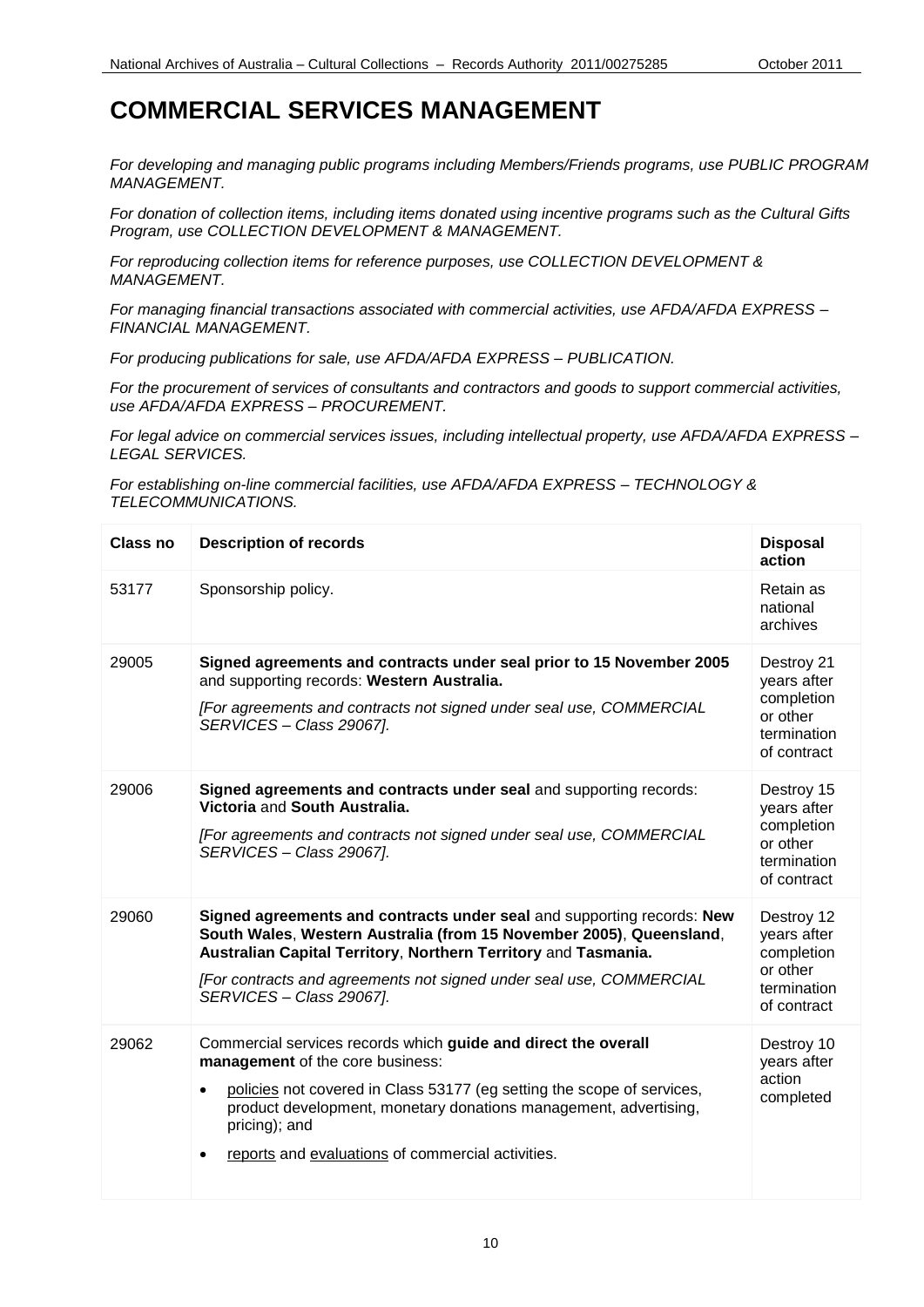### **COMMERCIAL SERVICES MANAGEMENT**

| Class no | <b>Description of records</b>                                                                                                                                                                                                                    | <b>Disposal</b><br>action                       |
|----------|--------------------------------------------------------------------------------------------------------------------------------------------------------------------------------------------------------------------------------------------------|-------------------------------------------------|
| 29064    | The following commercial services management short term temporary<br>records:<br>customer survey forms from which data has been summarised;<br>dispatch records; and<br>٠<br>enquiries and responses about products and services.<br>٠           | Destroy 1<br>year after<br>action<br>completed  |
| 29067    | Records documenting:<br>routine operational administrative tasks supporting the core business;<br>$\bullet$<br>and<br>core business activities, other than those covered in classes 53177,<br>$\bullet$<br>29005, 29006, 29060, 29062 and 29064. | Destroy 7<br>years after<br>action<br>completed |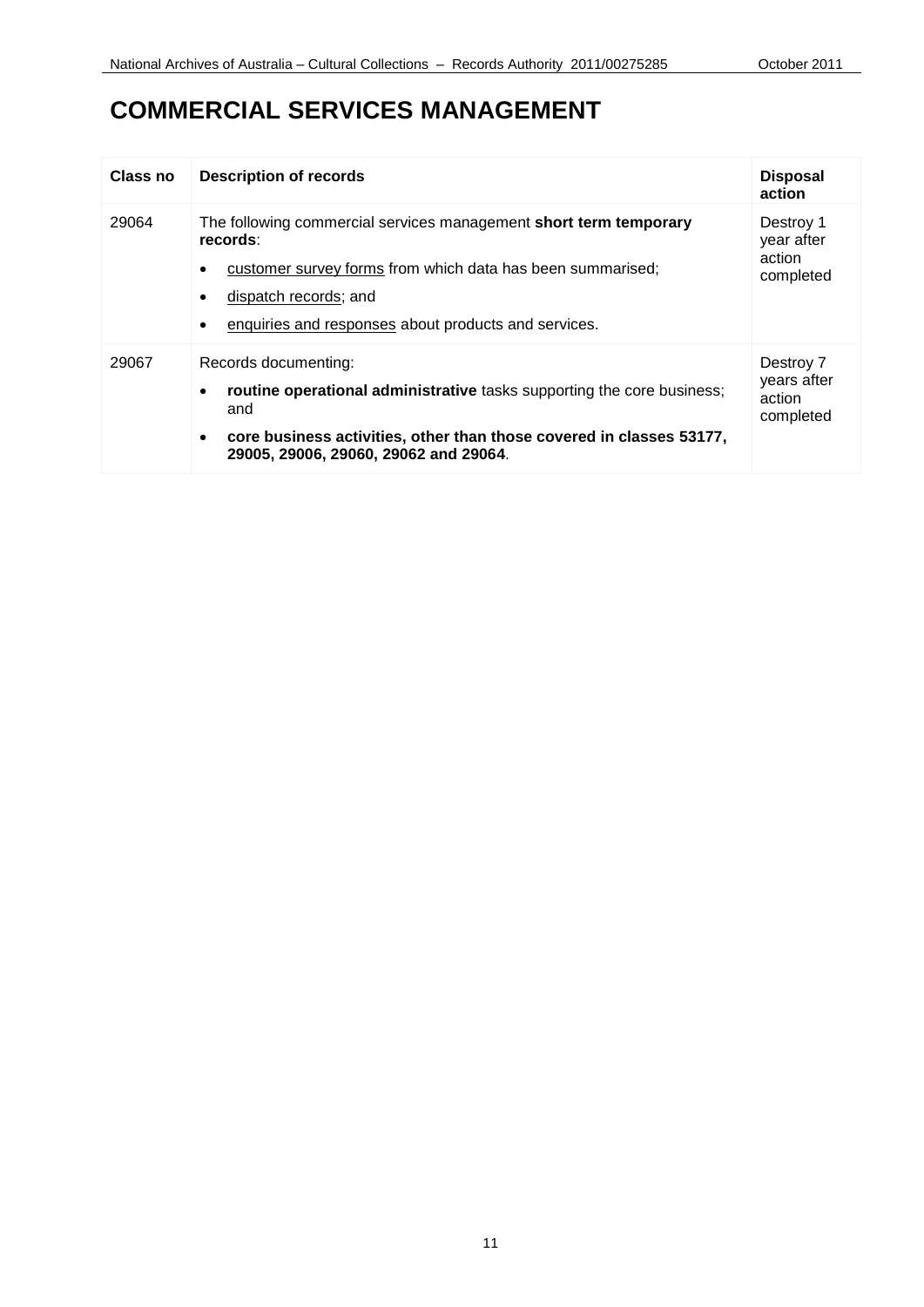### **EXHIBITION DEVELOPMENT AND MANAGEMENT**

 The core business of developing exhibitions, both permanent and temporary, including in-house, online and travelling exhibitions, and participating in other institutions' exhibitions with the aim of promoting, interpreting Also includes planning and creating an exhibition, entering into partnerships, agreements and joint and outward loans. Excludes organising launches, promoting exhibitions and managing visitors. and providing access to collection items. Includes developing long term exhibition policies and strategic plans. management arrangements and managing and evaluating the exhibition. Covers the management of inward

Activities undertaken to develop *exhibition development management frameworks* include:

- developing and reviewing policies;
- exhibition long term strategic plans; and
- **•** reviewing, evaluating and reporting on the overall performance of the core business.

#### Activities undertaken to *develop and manage exhibitions* include:

- holding stakeholder consultations;
- deciding on a theme;
- developing an exhibition plan;
- developing a design concept;
- identifying and entering collaborative joint venture/partnerships;
- finding sponsors;
- undertaking research;
- identifying collection objects for the exhibition;
- arranging loans;
- developing exhibition models and layouts;
- constructing exhibition infrastructure;
- preparing labels;
- setting up the exhibition;
- arranging travelling programs;
- maintaining and repairing; and
- evaluating and reporting on the exhibition.

#### *General activities* include:

- providing and receiving advice;
- establishing and managing agreements and joint ventures;
- managing committees and meetings;
- delegating powers and authorising actions;
- planning;
- managing risks; and
- reporting, evaluating and reviewing.

 *For meetings of heads of cultural institutions to develop strategic approaches to collection operational issues and for meetings of other government and inter government committees (Australia and overseas), use AFDA/AFDA Express – GOVERNMENT RELATIONS.*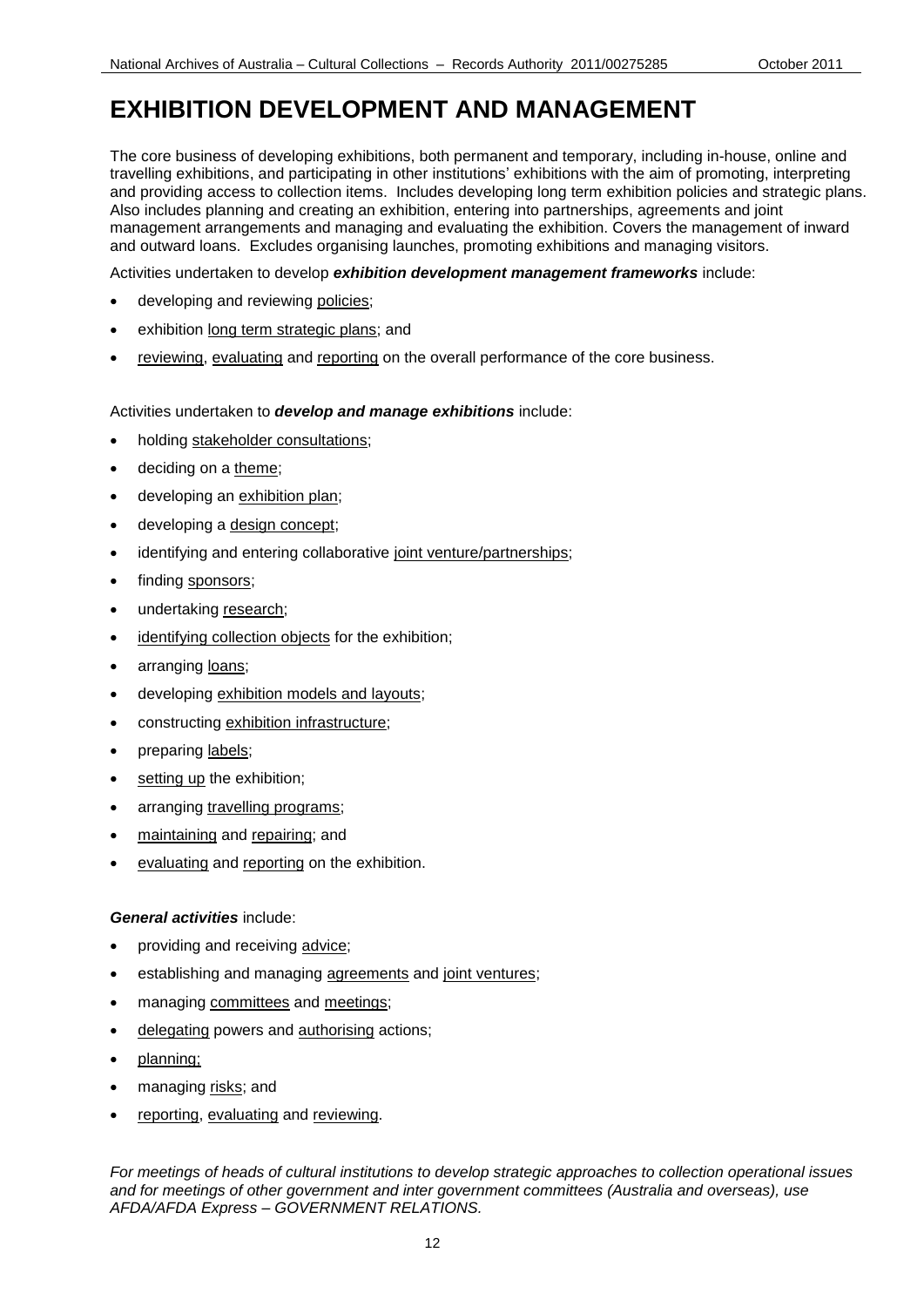**action** 

Retain as national archives

### **EXHIBITION DEVELOPMENT AND MANAGEMENT**

*For governing boards, use GOVERNING BODIES.*

*For advisory councils, use ADVISORY BODIES.* 

*For organising exhibition openings, publicity, visitor attendance and feedback and education programs relating to exhibitions, use PUBLIC PROGRAM MANAGEMENT.* 

*For seeking general sponsorships, use COMMERCIAL SERVICES MANAGEMENT.*

 *EXPRESS – COMMUNITY RELATIONS. For seeking grant funding to support agency exhibitions (eg Visions of Australia grants), use AFDA/AFDA*

 *For publishing exhibition programs and catalogues and on-line exhibitions, use AFDA/AFDA EXPRESS – PUBLICATION.*

 *EXPRESS – PROCUREMENT. For procuring the services of contractors and consultants to develop the exhibition, use AFDA/AFDA*

 *For OH&S issues associated with mounting an exhibition, use AFDA/AFDA EXPRESS – OCCUPATIONAL HEALTH & SAFETY.*

| <b>Class no</b> Description of records | <b>Disposal</b> |
|----------------------------------------|-----------------|
|                                        |                 |

- 30125 The following **significant framework records** which **guide and direct the overall management of the core business**:
	- policies (eg Exhibition Policy, Loans Policy);
	- **exhibition long term strategic planning documents;**
	- core business evaluations, reviews and reports resulting in changes to framework policies and strategic planning;
	- strategic exhibition committee records;

 and records of **major or controversial exhibitions**, including **travelling exhibitions**, (eg those attracting wide public appeal, located in prime gallery space, displaying objects recognised for their historic, artistic and social significance) including:

- stakeholder consultations;
- final designs, layouts and concept documents;
- joint venture agreements;
- research;
- captions;
- list of exhibits;
- photographs of the exhibition;
- summary record of sponsors;
- final evaluation reports.

 *[For records of other exhibitions, use EXHIBITION DEVELOPMENT & MANAGEMENT – Class 30128* 

*For openings of major or controversial exhibitions, use PUBLIC PROGRAM MANAGEMENT – Class 29131].*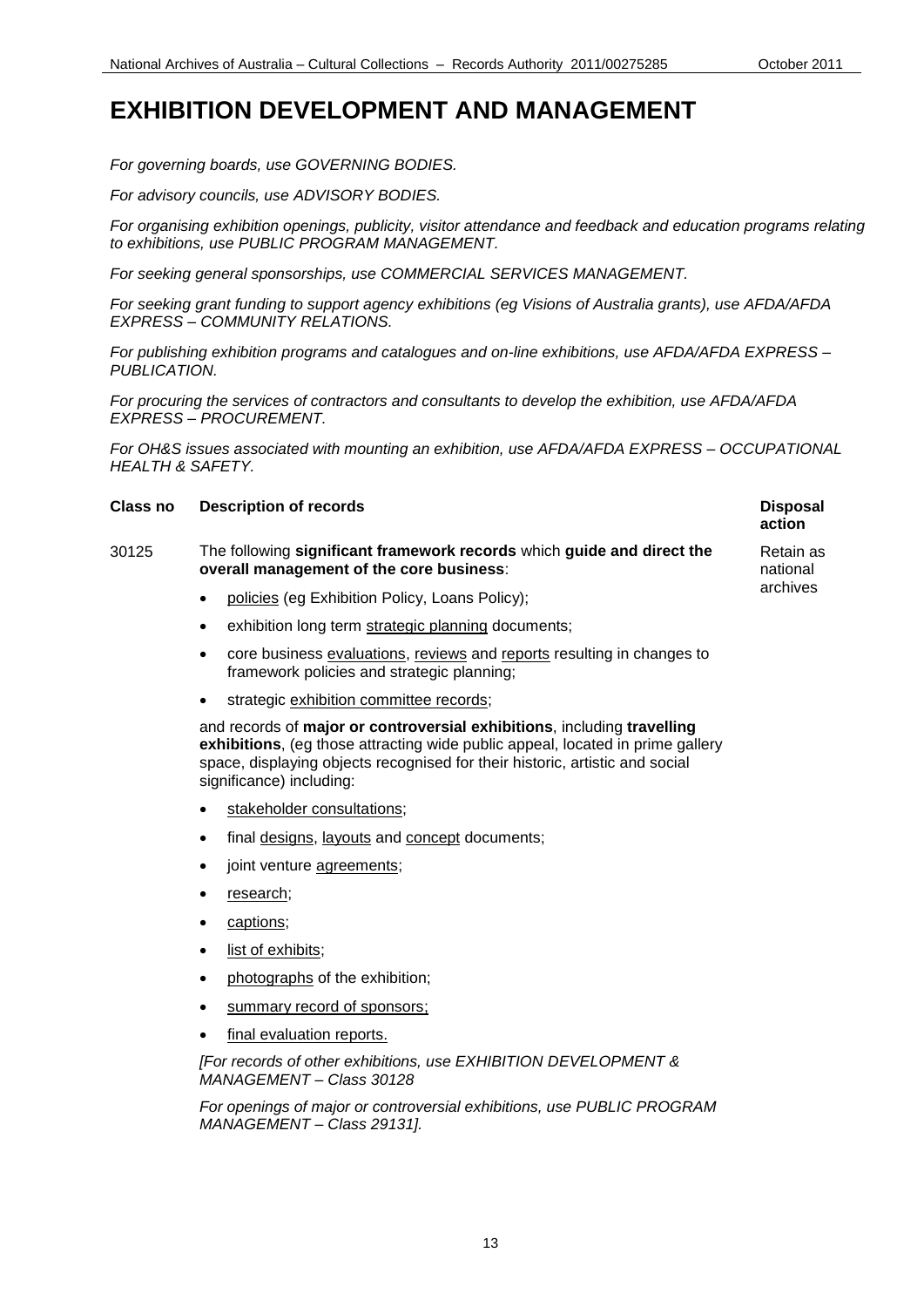### **EXHIBITION DEVELOPMENT AND MANAGEMENT**

#### **Class no Description of records**

53178 Records documenting **outward loans** of items including:

- loan agreements;
- handling instructions; and
- pre and post loan condition reports.

*[For the conservation treatment of collection items included in an exhibition, or damaged in a security breach, use PRESERVATION MANAGEMENT].* 

- 30127 Records documenting **inward loans** of items for an exhibition including:
	- loan agreements;
	- handling instructions; and
	- pre and post loan condition reports.

 *[For the conservation treatment and for conservation management of items lent, and received on loan, use PRESERVATION MANAGEMENT].* 

- 30128 Records documenting:
	- **routine operational administrative tasks** supporting the core business; and
	- **core business activities, other than those covered in classes 30125, 53178 and 30127**.

#### **Disposal action**

 when item is Transfer to new owner deaccessioned or destroy if item is destroyed

Destroy 10 years after loan completed and details are recorded on collection item's control record

Destroy 7 years after action completed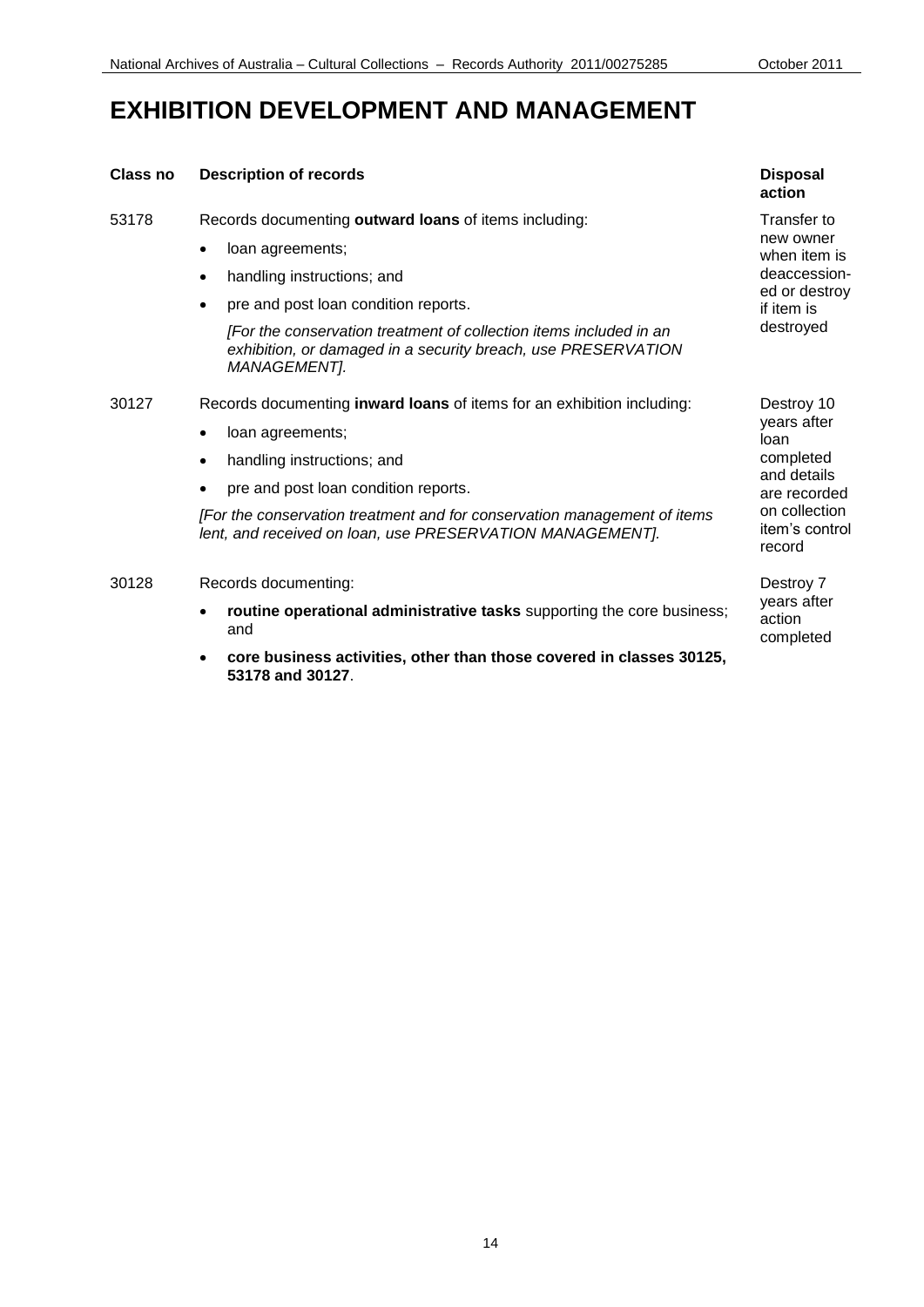### **PRESERVATION MANAGEMENT**

 Includes monitoring collection items and carrying out preventive measures. Covers consulting with strategy. Also includes liaising with conservation associations, professional organisations and conservators in other agencies, including attending conferences, delivering and writing professional papers and holding The core business of managing activities aimed at preserving cultural collections. Includes developing policies, devising strategies, planning and setting standards to preserve the ongoing integrity of collection items. Covers carrying out research and developing new techniques, providing preservation advice, undertaking conservation treatments to restore and repair damaged items and managing preservation copying. stakeholders on the meaning and interpretation of the item to determine the most appropriate conservation workshops.

Activities undertaken to develop *preservation management frameworks* include:

- **•** developing policies and procedures;
- developing standards; and
- **•** reviewing, evaluating and reporting on the overall performance of the core business.

### Activities undertaken in carrying out *preventive conservation activities* include:

- undertaking research;
- developing strategies, policies and procedures (eg disaster preparedness strategies);
- **•** implementing strategies, policies and procedures;
- undertaking collection surveys and risk assessments;
- assessing outgoing and incoming loans; and
- **•** reporting, evaluating and reviewing.

Activities undertaken in carrying out *treatment conservation* activities include:

- **•** identification and assessment of collection objects requiring conservation treatment;
- undertaking research to determine conservation approach;
- consulting stakeholders (eg curators);
- planning the treatment and carrying out the work;
- reporting on treatment undertaken; and
- carrying out periodic condition checks after treatment.

#### *General activities* include:

- preparing and presenting addresses;
- providing and receiving advice;
- establishing and managing agreements and joint ventures;
- auditing;
- managing committees and meetings;
- attending conferences;
- delegating powers and authorising actions;
- planning;
- reporting, evaluating and reviewing;
- managing risks; and
- **•** arranging preservation/conservation workshops and visits to conservation facilities.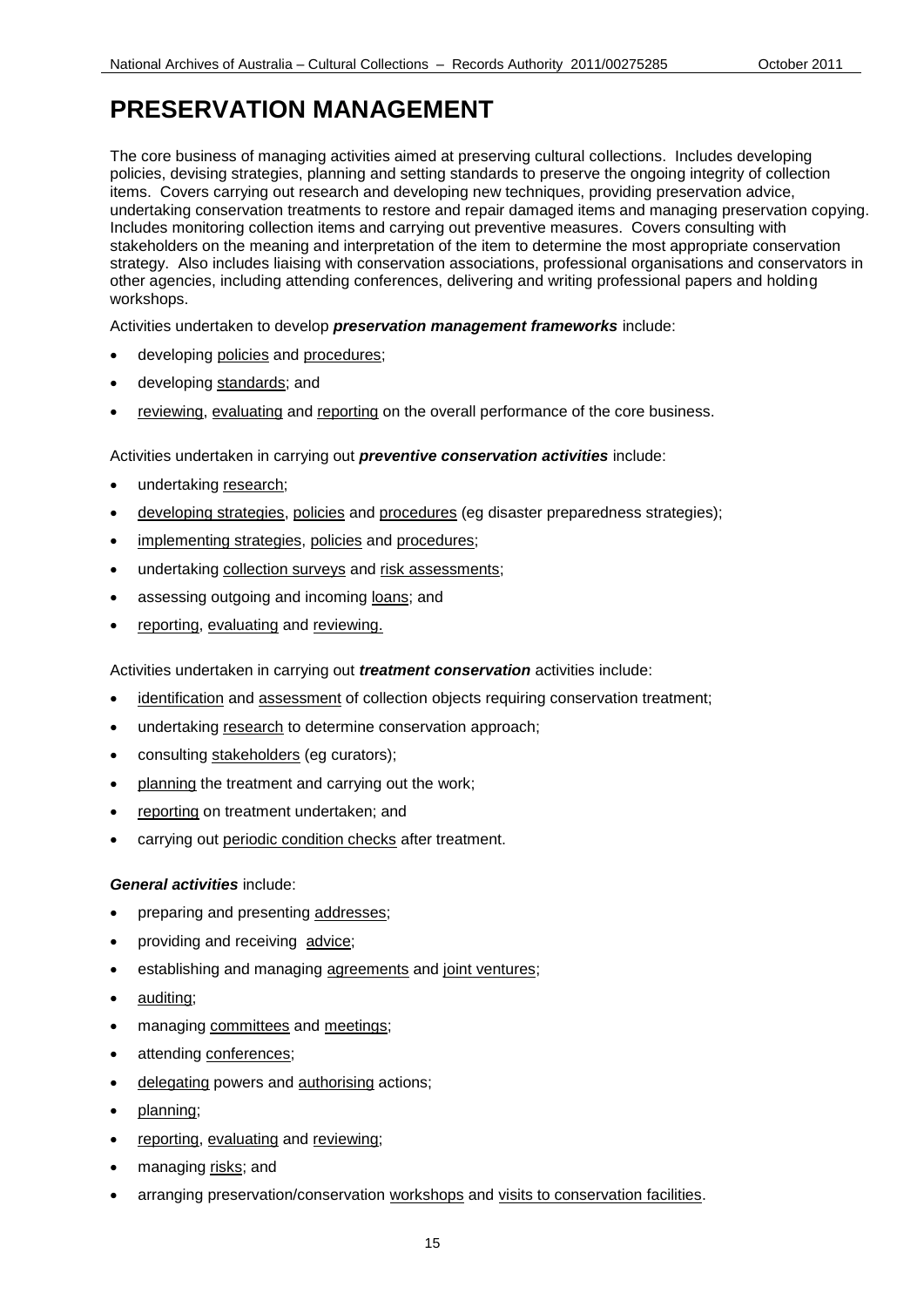### **PRESERVATION MANAGEMENT**

 *committees (Australia and overseas), use AFDA/AFDA Express – GOVERNMENT RELATIONS. For meetings of heads of cultural institutions to develop strategic approaches to collection operational issues, the National Collections Preservation Committee and for meetings of other government and inter government* 

*For governing boards, use GOVERNING BODIES.* 

*For advisory councils, use ADVISORY BODIES.* 

 *For organising loans of material from and to other organisations, use EXHIBITION DEVELOPMENT & MANAGEMENT.* 

 *For managing digitisation programs, use COLLECTION DEVELOPMENT & MANAGEMENT.* 

 *AFDA/AFDA Express – PROCUREMENT. For the acquisition of conservation equipment and employing the services of contract conservators, use* 

 *For health and safety management of conservation staff, use AFDA/AFDA Express – OCCUPATIONAL HEALTH & SAFETY.* 

| Class no | <b>Description of records</b>                                                                                                                                                                                                                                                                                                                                                                                                                                                                                                                        | <b>Disposal</b><br>action                                                                         |
|----------|------------------------------------------------------------------------------------------------------------------------------------------------------------------------------------------------------------------------------------------------------------------------------------------------------------------------------------------------------------------------------------------------------------------------------------------------------------------------------------------------------------------------------------------------------|---------------------------------------------------------------------------------------------------|
| 29092    | The following significant records documenting the preservation<br>management core business:<br>scientific and technical research reports and investigations on specialist<br>$\bullet$<br>preservation issues;<br>framework preservation policies;<br>long term preservation plans;<br>specialist standards;<br>master set of manuals, handbooks detailing procedures to support<br>specialists preservation activities; and<br>core business evaluations, reviews and reports resulting in changes to<br>framework policies and strategic planning. | Retain as<br>national<br>archives                                                                 |
| 29093    | Records documenting conservation treatment on individual collection items.                                                                                                                                                                                                                                                                                                                                                                                                                                                                           | Transfer to new<br>owner when<br>item is deac-<br>cessioned or<br>destroy if item<br>is destroyed |
| 29095    | Records documenting implementation of preventive conservation activities<br>applied to the whole collection including:<br>monitoring the condition of the collection (eg surveying);<br>rehousing of items;<br>pest control management activities; and<br>summaries of environmental monitoring.<br>[For records of daily monitoring of environmental conditions use class 29098].                                                                                                                                                                   | Destroy 20<br>years after last<br>action                                                          |
| 29098    | Records documenting:<br>routine operational administrative tasks supporting the core business;<br>$\bullet$<br>and<br>core business activities, other than those covered in classes 29092,<br>29093, and 29095.                                                                                                                                                                                                                                                                                                                                      | Destroy 7 years<br>after action<br>completed                                                      |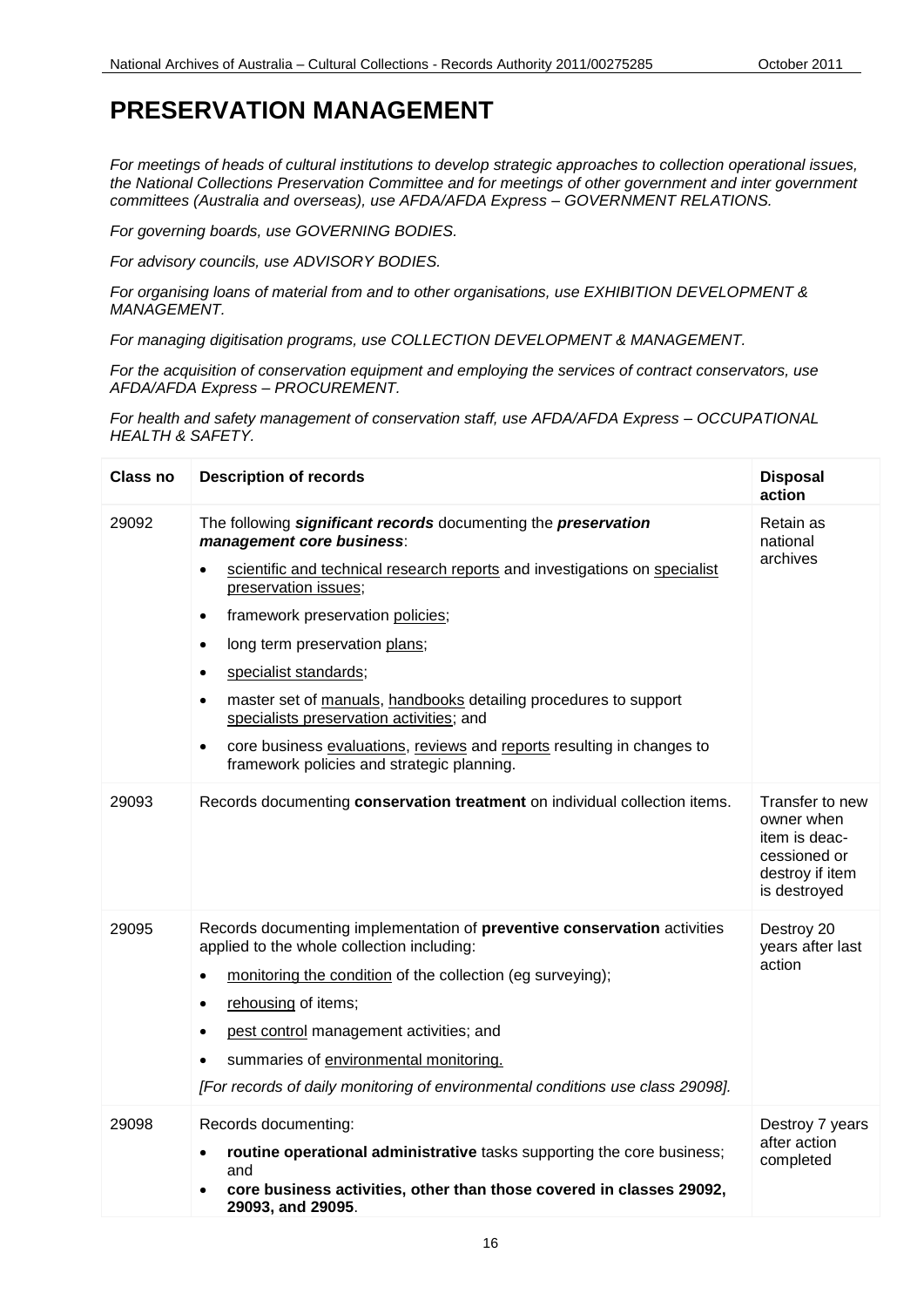### **PUBLIC PROGRAM MANAGEMENT**

The core business of developing and implementing public outreach and education programs to promote collections and managing visitor services. Includes creating management frameworks, including policies and procedures, and managing specific activities such as exhibition and publication launches, public events, education services, visits and tours, conferences, workshops, forums, seminars and lectures, liaising with the media and advertising. Also includes organising volunteers, supporting Friends and Member programs, participating in collaborative events and undertaking research to support activities. Excludes developing exhibitions and publishing material to support public program activities.

Activities undertaken to develop *public program management frameworks* include:

- **developing policies;**
- strategic planning; and
- **•** reviewing, evaluating and reporting on the overall performance of the core business.

#### Activities undertaken to develop *public program activities* include:

- planning particular activities;
- undertaking consultations with stakeholders;
- undertaking research and market surveys;
- arranging sponsorships, entering agreements, joint ventures and partnerships;
- making funding applications;
- managing visitors and arranging visits and tours;
- organising and managing events (eg launches, openings, seminars, lectures, conferences and special events);
- preparing and delivering speeches;
- developing education resources and programs;
- project management;
- organising rosters;
- liaising with the media;
- marketing;
- seeking visitor comments and feedback; and
- complaint handling.

Activities undertaken to manage *volunteer programs* include:

- managing recruitment and engagement;
- managing probation programs;
- organising induction and training programs;
- managing performance; and
- managing exit strategies.

#### Activities undertaken to support *Friends and member programs* include:

- liaising with Friends groups;
- overseeing benefit schemes; and
- managing membership programs and events.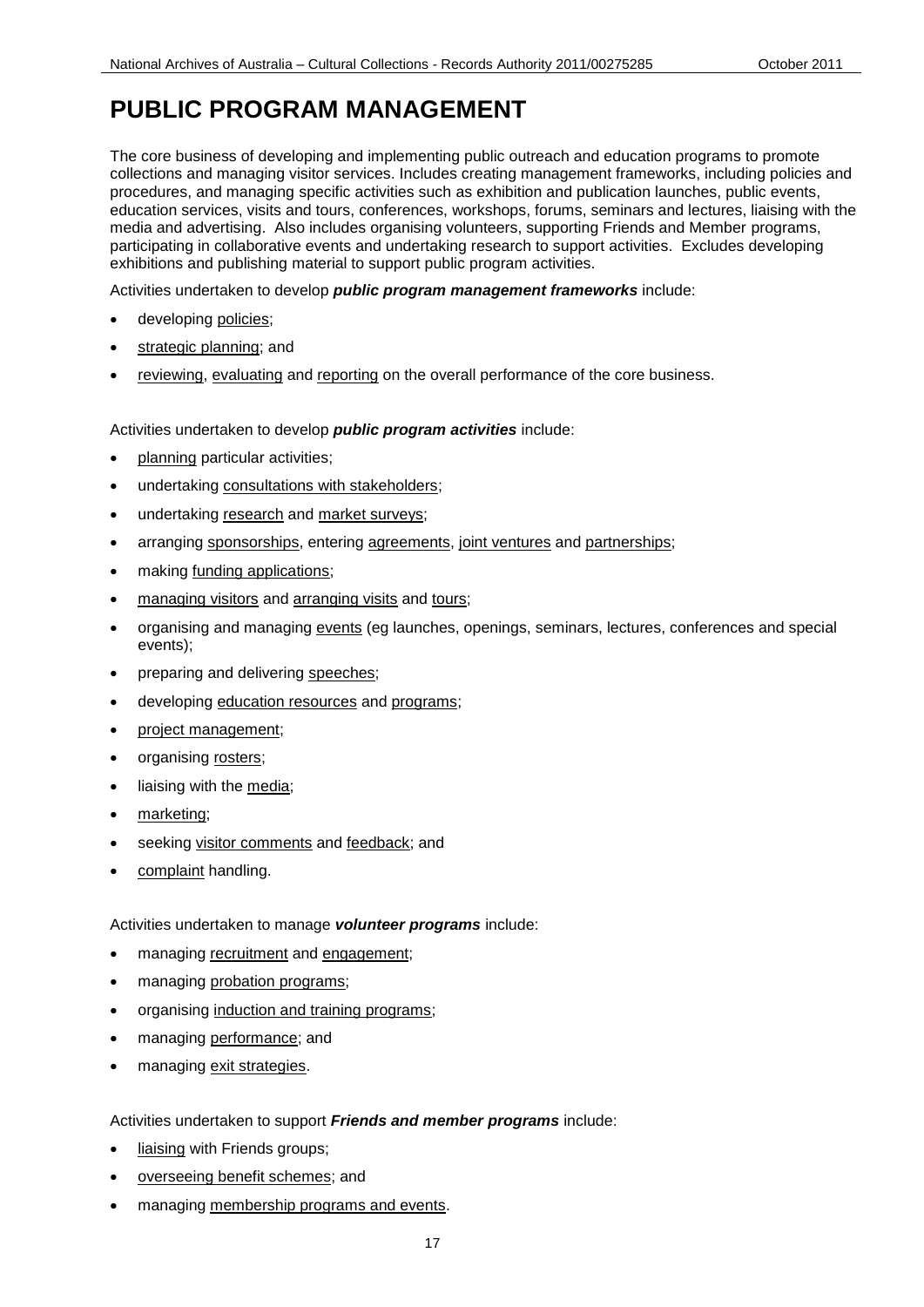### **PUBLIC PROGRAM MANAGEMENT**

General activities include:

- preparing and presenting addresses;
- providing and receiving advice;
- auditing;
- managing committees and meetings;
- delegating powers and authorising actions;
- developing procedures;
- planning;
- reviewing, evaluating and reporting (including statistical reporting); and
- managing risks.

 *For meetings of heads of cultural institutions to develop strategic approaches to collection operational issues and for meetings of other government and inter government committees (Australia and overseas), use AFDA/AFDA Express – GOVERNMENT RELATIONS.* 

*For governing boards, use GOVERNING BODIES.*

*For advisory councils, use ADVISORY BODIES.* 

 *DEVELOPMENT & MANAGEMENT. For developing and managing an exhibition, including final evaluation and reviews, use EXHIBITION* 

*For seeking sponsorships for events, use COMMERCIAL SERVICES MANAGEMENT.* 

*For administering a grant management/scholarship/Fellowship programs, use GRANT MANAGEMENT.* 

 *acquiring goods and services to support public programs, use AFDA/AFDA EXPRESS – PROCUREMENT. For procuring the services and contractors and consultants to carry out public programs activities, and for* 

 *For publishing material to support public programs activities, including developing and managing an agency website, use AFDA/ AFDA EXPRESS – PUBLICATION.*

 *For developing an agency service charter, use AFDA/AFDA EXPRESS – STRATEGIC MANAGEMENT.*

 *For accidents involving volunteers, use AFDA/AFDA EXPRESS – COMPENSATION and OCCUPATIONAL HEALTH & SAFETY.*

 *For security arrangements for public program events and managing security, use AFDA/AFDA EXPRESS – PROPERTY MANAGEMENT.*

| Class no | <b>Description of records</b>                                                                                                     | <b>Disposal</b><br>action |
|----------|-----------------------------------------------------------------------------------------------------------------------------------|---------------------------|
| 29131    | The following significant framework records which guide and direct the<br>overall management of the core business:                | Retain as<br>national     |
|          | policies (eg events and education policies, Friends/members and<br>volunteers policies);                                          | archives                  |
|          | strategic planning documents;<br>$\bullet$                                                                                        |                           |
|          | consultations with user groups (eg educators, Indigenous people) that<br>influenced the overall direction of the core business;   |                           |
|          | core business evaluations, reviews and reports resulting in changes to<br>$\bullet$<br>framework policies and strategic planning; |                           |
|          | and records of openings of major or controversial exhibitions and public                                                          |                           |